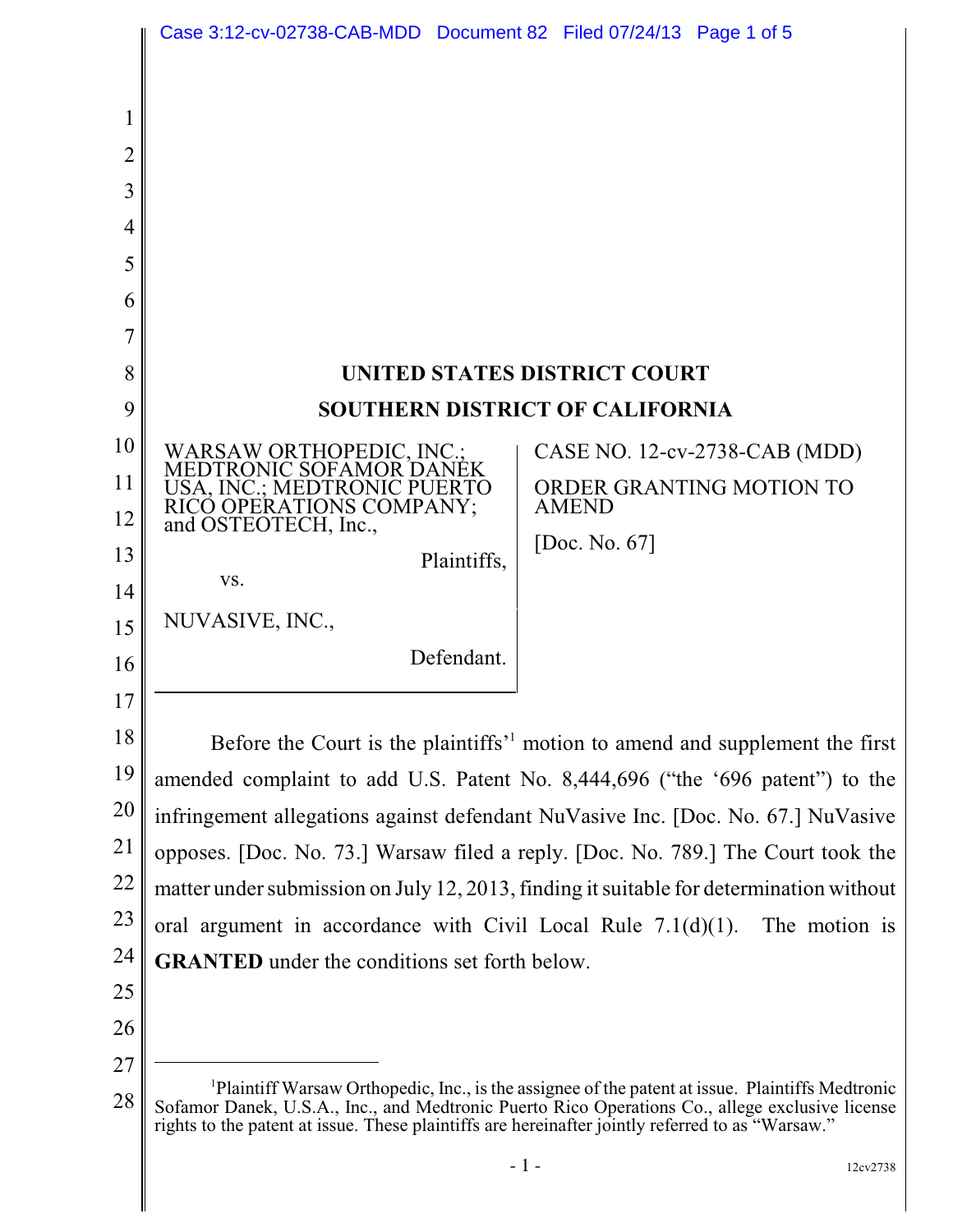1 2 3 4 5 6 7 The parties to this litigation are engaged in serial patent disputes regarding their competing technologies related to spinal surgery devices and methods. The current litigation follows a prior infringement suit in this District in which the parties collectively asserted 12 patents. Further, NuVasive predicts this will likely not be the last suit between these competitors, as "both parties have more patents they could potentially assert against one another, and both parties continue to obtain new patents all the time." [Doc No. 73 at 12.]

8 9 10 11 12 13 14 The instant case began in the Northern District of Indiana, on August 17, 2012, when Warsaw filed a complaint alleging NuVasive infringed U.S. Patents Nos. 8,021,430 ("the '430 patent") and 5,676,146 ("the '146 patent'). [Doc. No. 1.] On August 28, 2012, U.S. Patent No. 8,251,997 ("the '997 patent") issued and Warsaw amended that same day to add the new patent to this action. [Doc. Nos. 17, 18.] On September 4, 2012, NuVasive filed a motion to transfer the case to this District [Doc. No, 22], which was granted on November 8, 2012. [Doc. No. 32.]

15 16 17 18 19 20 21 22 23 NuVasive answered the Amended Complaint on November 30, 2012. It did not at that time assert any of its own patents in counterclaim. [Doc. No. 43.] Subsequently NuVasive was given leave to amend its counterclaim, and on March 7, 2013, NuVasive filed an amended counterclaim adding eight patents to this litigation: U.S. Patents Nos. 8,000,782; 8,005,535; 8,016,767; 8,192,356; 8,187,334; 8,361,156; and DesignPatents Nos. 652,922 and 666,294 (collectively "the NuVasive patents"). [Doc. No. 55.] NuVasive also filed a request to stay the litigation of Warsaw's '430 patent and '997 patent, on the basis they were both in review proceedings before the PTO. [Doc. No. 58.]

24 25 26 27 28 Warsaw did not oppose a stay of the '430 patent, as it elected to amend the claims in reexamination and, Warsaw acknowledged, the claims currently do not read on NuVasive's accused products. [Doc. No. 67-1, at 5-6.] As for the '997 patent, the Court temporarily vacated the scheduling order dates related to the production and service of invalidity contentions and preliminary claim construction proposals as to that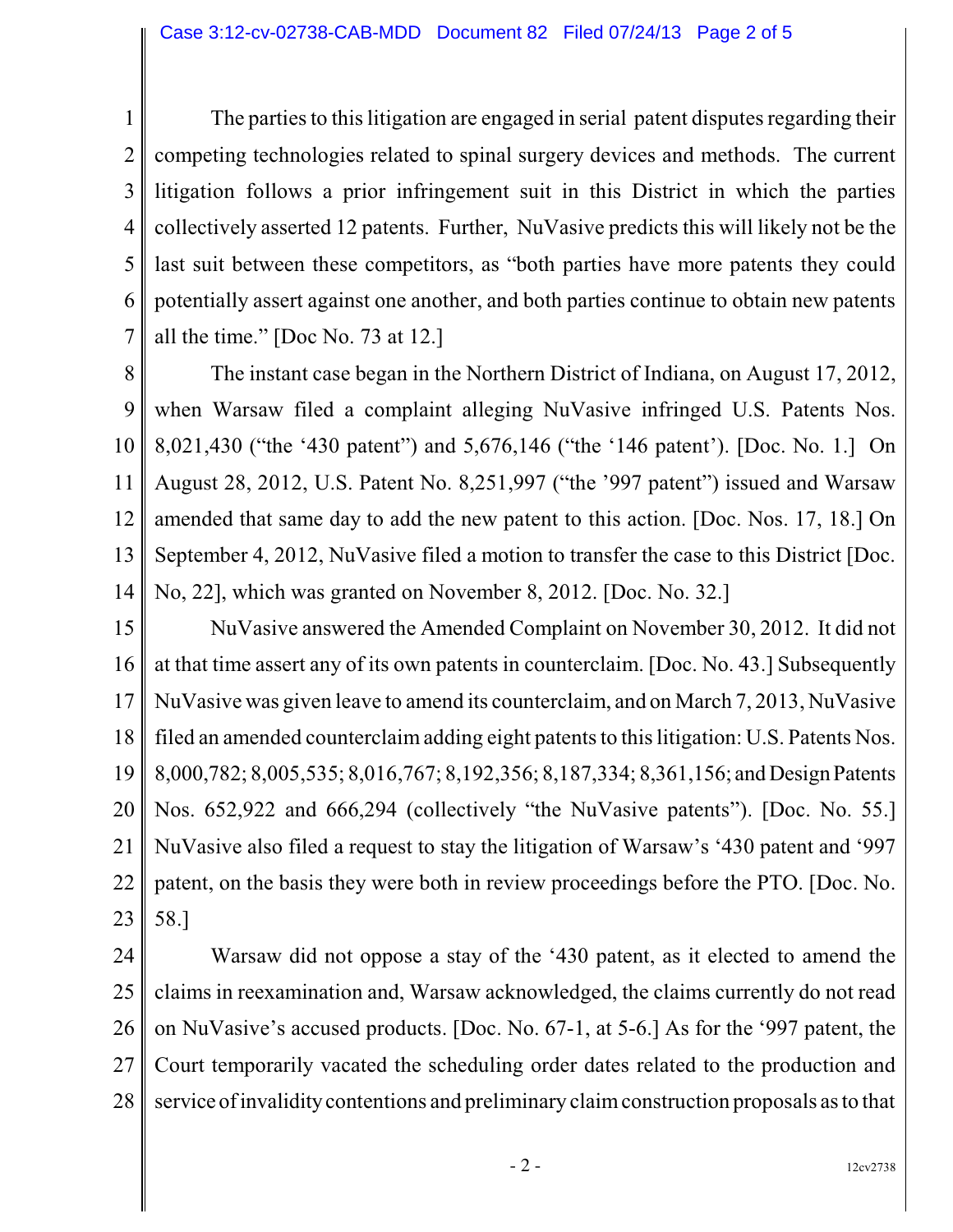1 2 3 4 particular patent. [Doc. No. 69.] The parties were instructed to contact the Court after the Patent Office issued its decision, expected approximately September 25, 2013, as to whether the PTO would grant *inter partes*review of the patent for the Court's further consideration of the request to stay litigation of the '997 patent.

5 6 7 8 9 10 11 The parties are presently proceeding in this litigation with Warsaw's allegations against NuVasive for infringement of the '146 patent, and NuVasive's allegations against Warsaw for infringement of the eight NuVasive patents. Should the Patent Office decline to grant NuVasive's request for *inter partes* review of the '997 patent, the Court will provide a schedule to promptly incorporate it into this litigation. If review is granted, in whole or in significant part, litigation of the '997 patent may be stayed while of the other patents proceed.

12 13 14 15 16 Shortly before argument on the motion to stay, on May 23, 2013, Warsaw filed its motion for leave to file its Second Amended and Supplemental Complaint to add the '696 patent to this litigation. [Doc. No. 67.] The '696 patent issued on May 21, 2013. It is a continuation of the '430 patent. Warsaw seeks to "effectively replace" the stayed '430 patent with the '696 patent in this litigation. [Doc No. 78, at 4.]

17 18 19 20 21 22 23 24 25 26 The factors for the Court to consider in deciding a motion for leave to amend include undue delay, bad faith, prejudice to the opposing party, and futility of amendment*. Foman v. Davis,* 371 U.S, 178, 182 (1962). Absent of showing of prejudice to the opposing party, or a strong showing of the remaining factors, there is a presumption in favor of granting leave to amend. *Eminence Capital, LLC v. Aspeon, Inc.*, 316 F.3d 1048, 1052 ( $9<sup>th</sup>$  Cir. 2003). Although NuVasive contends that the addition of this patent will cause delay in the litigation, the matter is still in its early stages of proceedings and Warsaw has proactively taken steps to minimize any delay which might be caused by the inclusion of this patent, including voluntarily serving infringement contentions for this patent. [Doc No. 67-1, at 8.]

27 28 The Court finds no undue delay or bad faith in Warsaw's request to add the '696 patent to this litigation. Warsaw moved to amend within days of the patent's issuance.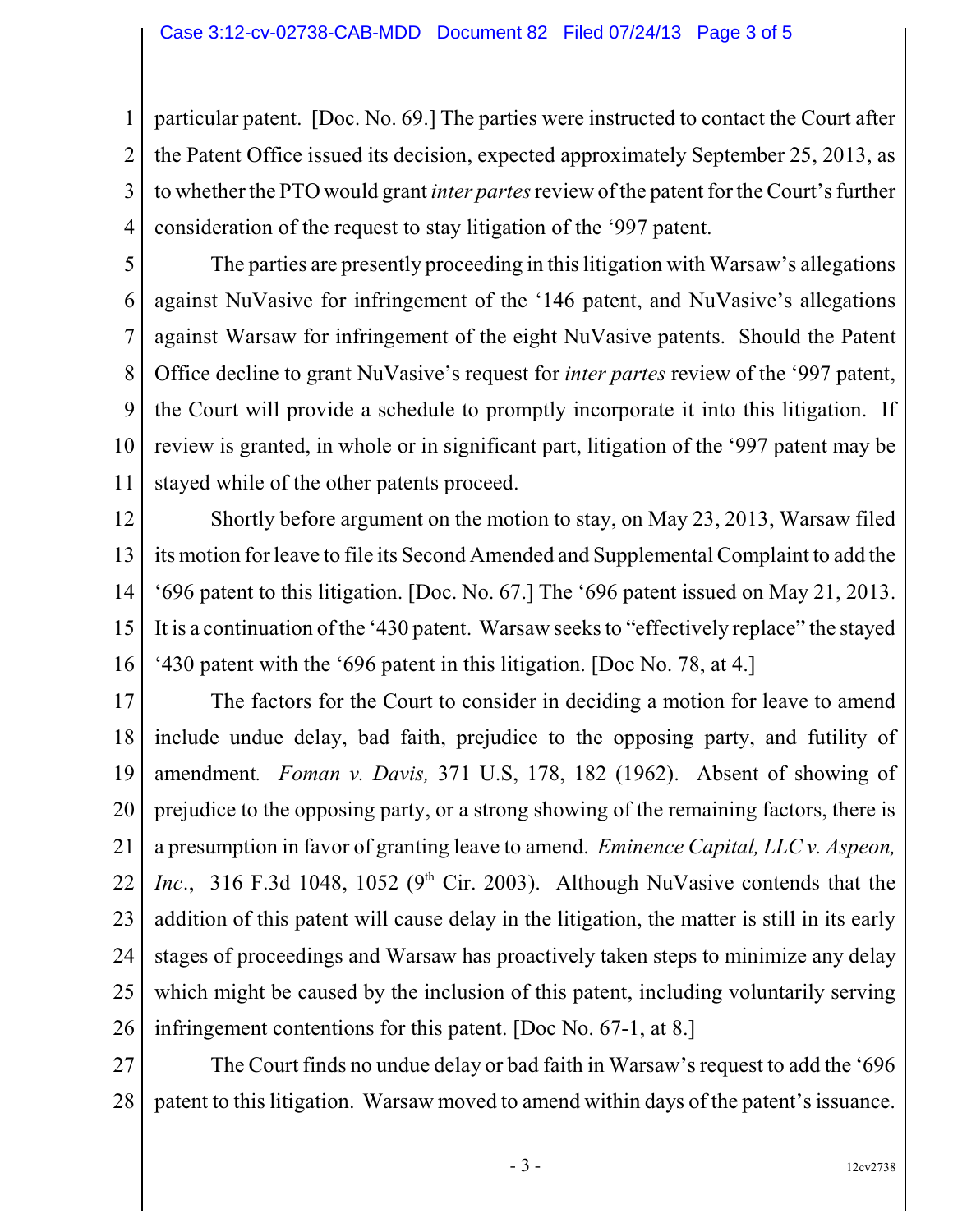1 2 3 4 5 6 Despite NuVasive's argument that the '696 patent was strategically prosecuted to disadvantage NuVasive, the Court determines in the context of the motion for leave to amend that Warsaw has not acted in bad faith. $^2$  NuVasive appears to be very familiar with the patent, which shares the same specification as the '430 patent, and its prosecution history. The Court is not persuaded its inclusion would prejudice NuVasive.

7 8 9 10 11 12 13 14 15 16 17 NuVasive contends that adding the '696 patent to this litigation would be futile because it may ultimately be invalidated. NuVasive filed a request for *inter partes* review of the '696 patent and argues that the fate of the '696 patent review is likely to follow that of the '430 patent, "narrowing it to the point of irrelevancy" in this litigation. [Doc. No. 73, at 8.] NuVasive argues that Warsaw should not be allowed to litigate the '696 patent until the PTO review is completed. A decision from the PTO as to whether it will grant *inter partes* review is anticipated at the end of December, 2013. [Doc. 73, at 6.] Warsaw counters that review is unlikely and it should not be delayed in asserting this patent based on the NuVasive's speculation that the '696 patent is more vulnerable to invalidity challenges because it is related to the '430 patent. [Doc. No. 78, at 11.]

18 19 20 21 22 23 NuVasive has not demonstrated futility of amendment. Although NuVasive predicts the demise of this patent in *inter partes* review, Warsaw predicts such a review will not even be granted. The threshold question of whether this patent will be reviewed by the PTO will not be decided for five months. The patent issued with the presumption of validity. The Court does not find Warsaw's request to amend to add the '696 patent to this litigation to be futile.

24 25 26 Warsaw's motion to amend is **GRANTED** and Warsaw's proposed second amended complaint [Doc. No. 67-3] is deemed filed as of the date of this order. The patent will be incorporated into the litigation with the following scheduling deadlines:

27

28

<sup>&</sup>lt;sup>2</sup>Nothing in this decision should be construed as an opinion as to whether or not NuVasive has a defense of prosecution laches.